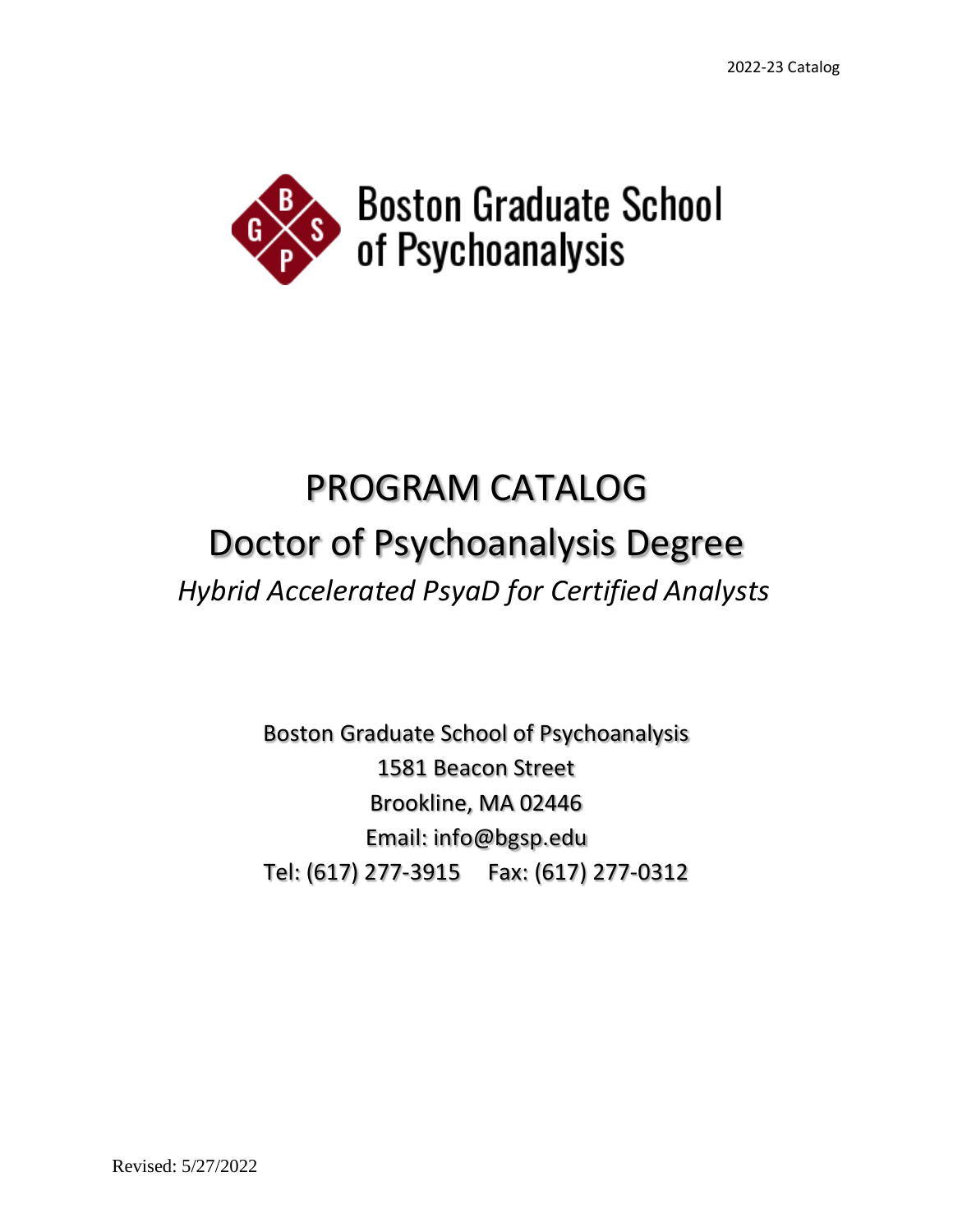# **TABLE OF CONTENTS**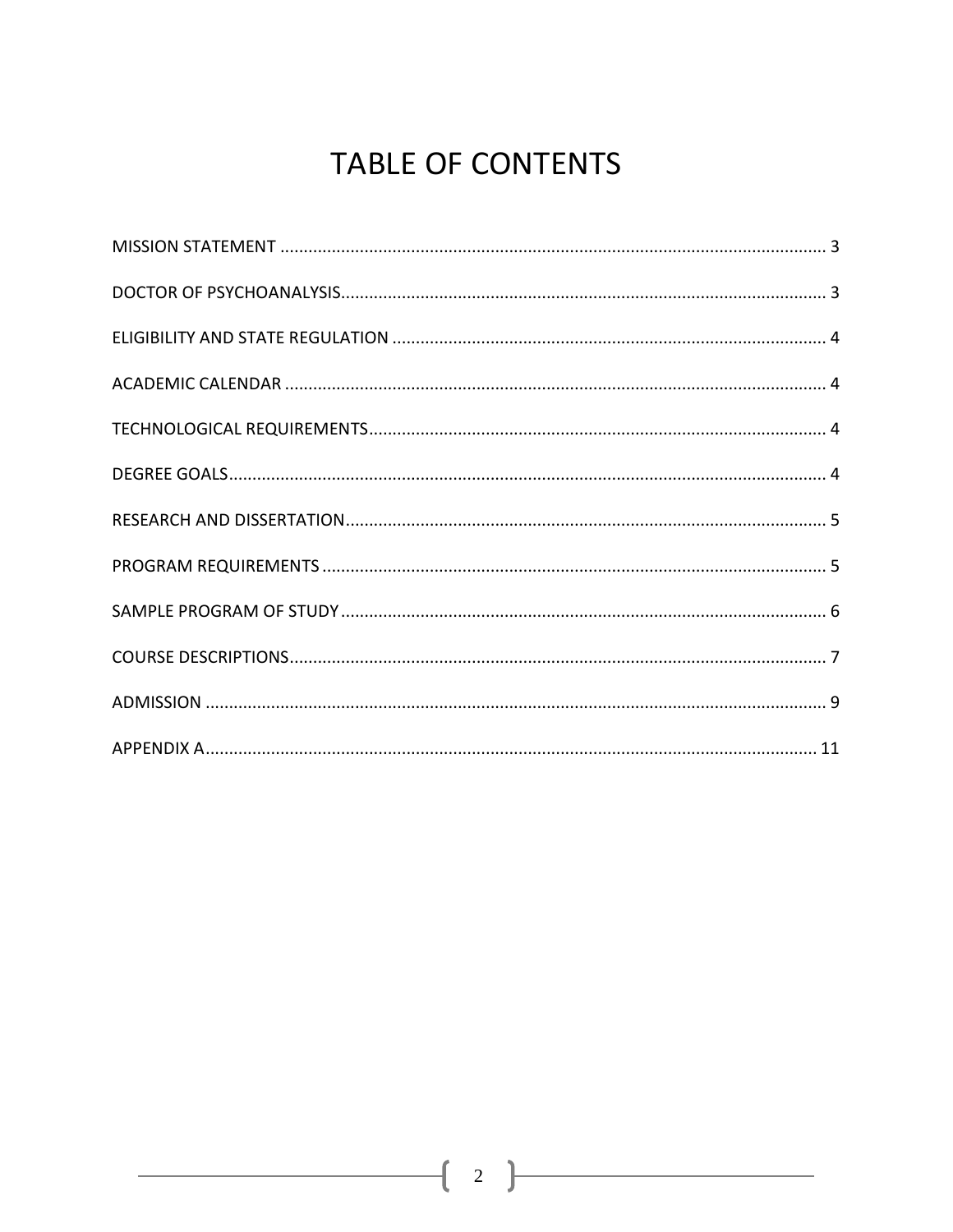# <span id="page-2-0"></span>MISSION STATEMENT

BGSP's highly engaged community is deeply committed to furthering humanity's understanding of the unconscious forces that drive us, helping individuals lead more fulfilling lives, and addressing the societal and cultural challenges we continue to face.

The School's individualized approach to learning helps students uniquely shape their professional lives, producing clinical mental health counselors, scholars, and psychoanalysts who are able and confident in their abilities to remove impediments to the lasting growth of which virtually all people are capable.

# <span id="page-2-1"></span>DOCTOR OF PSYCHOANALYSIS

The low-residency, accelerated track provides an opportunity for certified psychoanalysts to earn the Doctor of Psychoanalysis degree by transferring in their psychoanalytic training and completing additional coursework and a dissertation. Students conduct research in psychoanalysis at the doctoral level, examine psychoanalytic theory and clinical intervention from a comparative perspective, as student hail from different psychoanalytic schools of thought, and study contemporary issues in psychoanalysis. For instance, students study the interaction of somatic and emotional factors in the psyche, as well as ethics for psychoanalysis.

With guidance from the faculty, the student is expected to initiate and conduct a scholarly piece of research that applies psychoanalytic concepts to an area of the student's interest. Each student is assigned a faculty advisor when they begin the program. Once the academic courses are completed, and a research chair is selected, the chair serves as the academic advisor

Assuming the student has graduated from an ABAP-accredited institute or its equivalent, the accelerated track requires a two-year commitment to two or three courses per semester, for a total of 37 credits. Coursework includes 11 credits of coursework in research and research methods, 3 credits of an advanced comparative clinical seminar, 13credits of additional coursework in contemporary issues in psychoanalysis and psychoanalytic ethics, and 10 credits of directed research supervision as the student works on the dissertation. Students who have graduated from analytic training but have not met the standard admission requirements may need to engage in additional coursework or clinical work.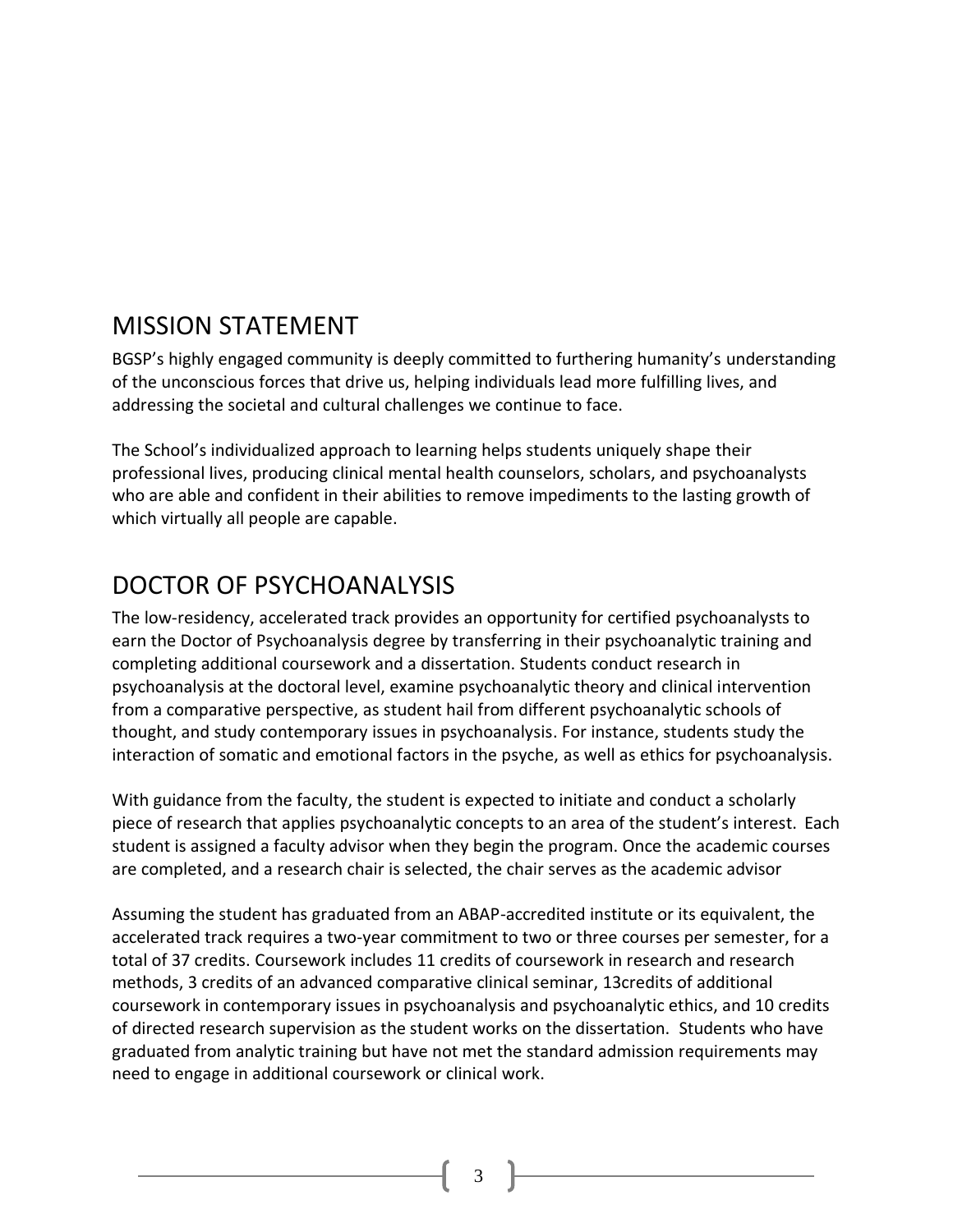# <span id="page-3-0"></span>ELIGIBILITY AND STATE REGULATION

BGSP is a member of [NC-SARA](https://nc-sara.org/) and is thereby approved to offer distance education programs in every state except California.

Students in the distance learning accelerated track towards the Psya.D. degree have already had psychoanalytic institute training and need to rely on that training if they plan to be licensed in psychoanalysis. The distance learning accelerated track towards the Psya.D. degree is not intended to fulfill licensure requirements in New York State and BGSP will not recommend distance learning graduates for professional licensure in New York State. For more information on licensure in psychoanalysis in New York State, please visit the Office of the Professions at [http://www.op.nysed.gov/prof/.](http://www.op.nysed.gov/prof/)

# <span id="page-3-1"></span>ACADEMIC CALENDAR

In the low-residency, accelerated track of the doctoral program, students participate using a blended in-person/online format. Students attend 8 online video-conference class meetings for each course, and 2 intensive weekends in Boston. Two-credit classes meet for a 2-hour block, and most 3-credit classes meet for a 3-hour block.

# <span id="page-3-2"></span>TECHNOLOGICAL REQUIREMENTS

For the video-conference class meetings, instructors and students will use the online platform, Zoom:<https://zoom.us/> Students using **PC, Mac, or Linux** are required to have access to a strong internet connection, a webcam, speakers, and a microphone. For details on operating system and bandwidth requirements, please refer to Appendix A, Technological Requirements.

# <span id="page-3-3"></span>DEGREE GOALS

In conjunction with their prior psychoanalytic training, students are expected to achieve the learning goals of the full Psya.D. program. Through their participation in the accelerated program in particular, students are expected to achieve the following learning outcomes:

- 1) Graduates demonstrate understanding and mastery of comparative psychoanalytic theory and ability to apply this understanding to clinical cases.
- 2) Graduates demonstrate the ability to integrate theory, empirical research, and clinical

 $\begin{bmatrix} 4 \end{bmatrix}$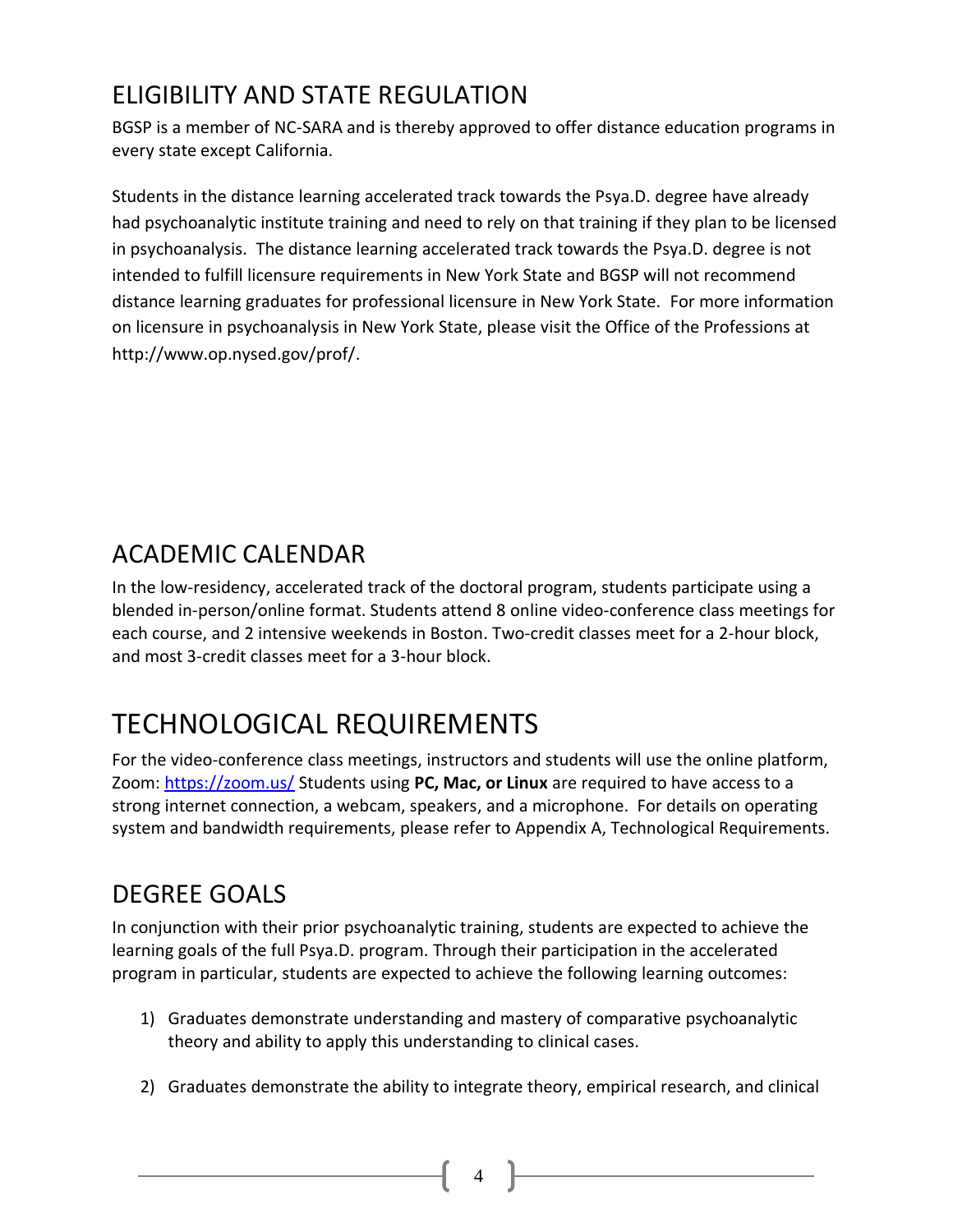observation in executing and presenting a satisfactory and original dissertation research project.

3) Graduates demonstrate a thorough consideration of at least two contemporary issues in psychoanalysis.

# <span id="page-4-0"></span>RESEARCH AND DISSERTATION

Students develop an original dissertation question when ready, usually over the course of the first year. The student presents a brief prospectus or concept paper to the Research Committee for initial discussion and approval of the research question, rationale, and method. The Research Chair, along with the Research Committee assists the student in selecting readers to advise the student in the development of the dissertation proposal. Over the course of the dissertation research, the student works with a BGSP Chair and two readers, one of whom might be an outside reader. Outside readers are approved by the Research Committee. When the proposal is fully developed, it is approved by the student's research committee, and the student undertakes the data collection, analysis, and writing of the findings and discussion. Doctoral dissertation projects may be single case studies, multiple case studies, theoretical studies, or studies applying psychoanalytic theory or technique to other kinds of observations and data, e.g., in the educational setting, literary works, group functioning, psychoanalytic training.

When the dissertation is complete and meets the readers' approval, the student schedules the dissertation defense with her/his dissertation committee in conjunction with the Research Committee. The doctoral candidate orally presents the dissertation research to the readers, the Research Committee, and the doctoral program faculty. All doctoral program faculty members are given the opportunity to read the dissertation prior to the defense and vote on whether the research meets doctoral standards.

# <span id="page-4-1"></span>PROGRAM REQUIREMENTS

Students in the accelerated Psya.D. program fulfill the following requirements to graduate:

- 1. Successful transfer of the equivalent of at least 36 credits of psychoanalytic coursework, plus 37 credits of additional required and elective course work. Students lacking certain coursework upon admission ARE REQUIRED TO complete it during the doctoral program.
- 2. 450 hours of training analysis (150 of which may be group analysis) and 200 hours of psychoanalytic supervision. Usually this will be transferred from the certificate training program. Students lacking the complete number of hours upon admission ARE REQUIRED TO accumulate hours during the doctoral program, unless they are residents of New York State. New York residents complete all hours prior to admission.
- 3. Successful completion of the dissertation and oral defense to the faculty.

#### **REQUIRED COURSES:**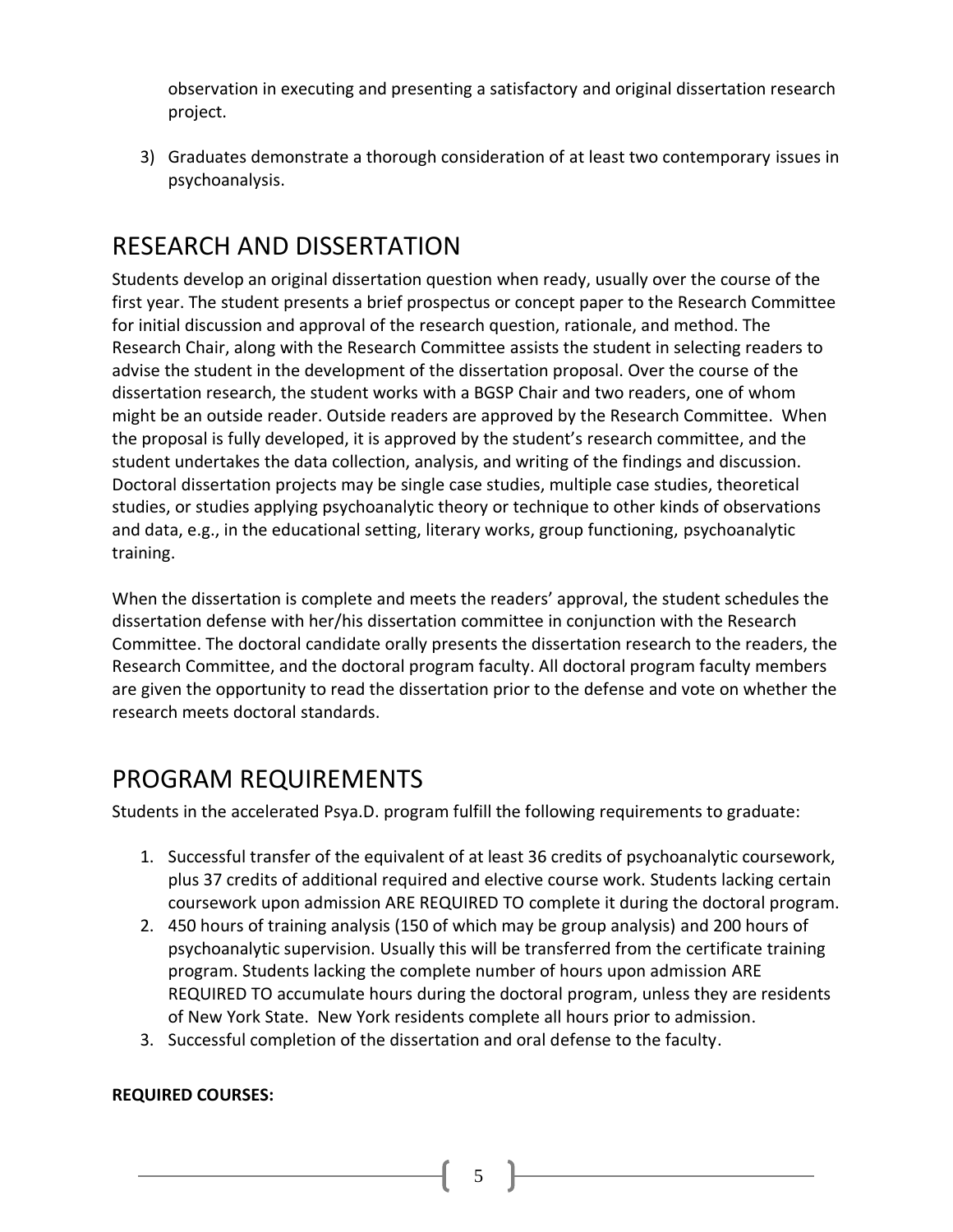| PTH 172 Research Methods in Psychoanalysis                                       |            |  |
|----------------------------------------------------------------------------------|------------|--|
| PTH 175 Contemporary Issues in Psychoanalytic Research                           | 2 credits  |  |
| PTH 181 Biology of Mind and Behavior                                             | 3 credits  |  |
| PTH 187 Psychoanalytic Ethics                                                    | 2 credits  |  |
| PTH 263/264/265 Contemporary Issues in Psychoanalysis (three semesters required) | 2          |  |
| credits                                                                          |            |  |
| PTH 283 Proposal Writing for Psychoanalytic Research                             | 3 credits  |  |
| PTH 285 Inference Making in Psychoanalytic Research                              | 3 credits  |  |
| PTH 2630 Comparative Case Seminar                                                | 3 credits  |  |
| PTH 2631 Advanced Clinical Seminar on Early Mental States and Perversion         | 2 credits  |  |
| <b>DISSERTATION:</b>                                                             |            |  |
| PT 527/528/529/530 Directed Research (0.5 - 3 credits)                           | 10 credits |  |

### **Total 37 credits**

# <span id="page-5-0"></span>SAMPLE PROGRAM OF STUDY

### **FALL, FIRST YEAR**

| CODINA FIDET VEAD                                    |           |
|------------------------------------------------------|-----------|
|                                                      | 8 credits |
| PTH 263 Contemporary Issues in Psychoanalysis        | 2 credits |
| PTH 283 Proposal Writing for Psychoanalytic Research | 3 credits |
| PTH 172 Research Methods in Psychoanalysis           | 3 credits |

### **SPRING, FIRST YEAR**

|                                               | 11 credits |
|-----------------------------------------------|------------|
| PT 529 Directed Research                      | 3 credits  |
| PTH 181 Biology of Mind and Behavior          | 3 credits  |
| PTH 264 Contemporary Issues in Psychoanalysis | 2 credits  |
| PTH 2630 Comparative Case Seminar             | 3 credits  |

## **FALL, SECOND YEAR**

|                                                                          | 9 credits |
|--------------------------------------------------------------------------|-----------|
| PT 529 Directed Research                                                 | 3 credits |
| PTH 2631 Advanced Clinical Seminar on Early Mental States and Perversion | 2 credits |
| PTH 265 Contemporary Issues in Psychoanalysis                            | 2 credits |
| PTH 175 Contemporary Issues in Psychoanalytic Research                   | 2 credits |

## **SPRING, SECOND YEAR**

 $\begin{bmatrix} 6 \end{bmatrix}$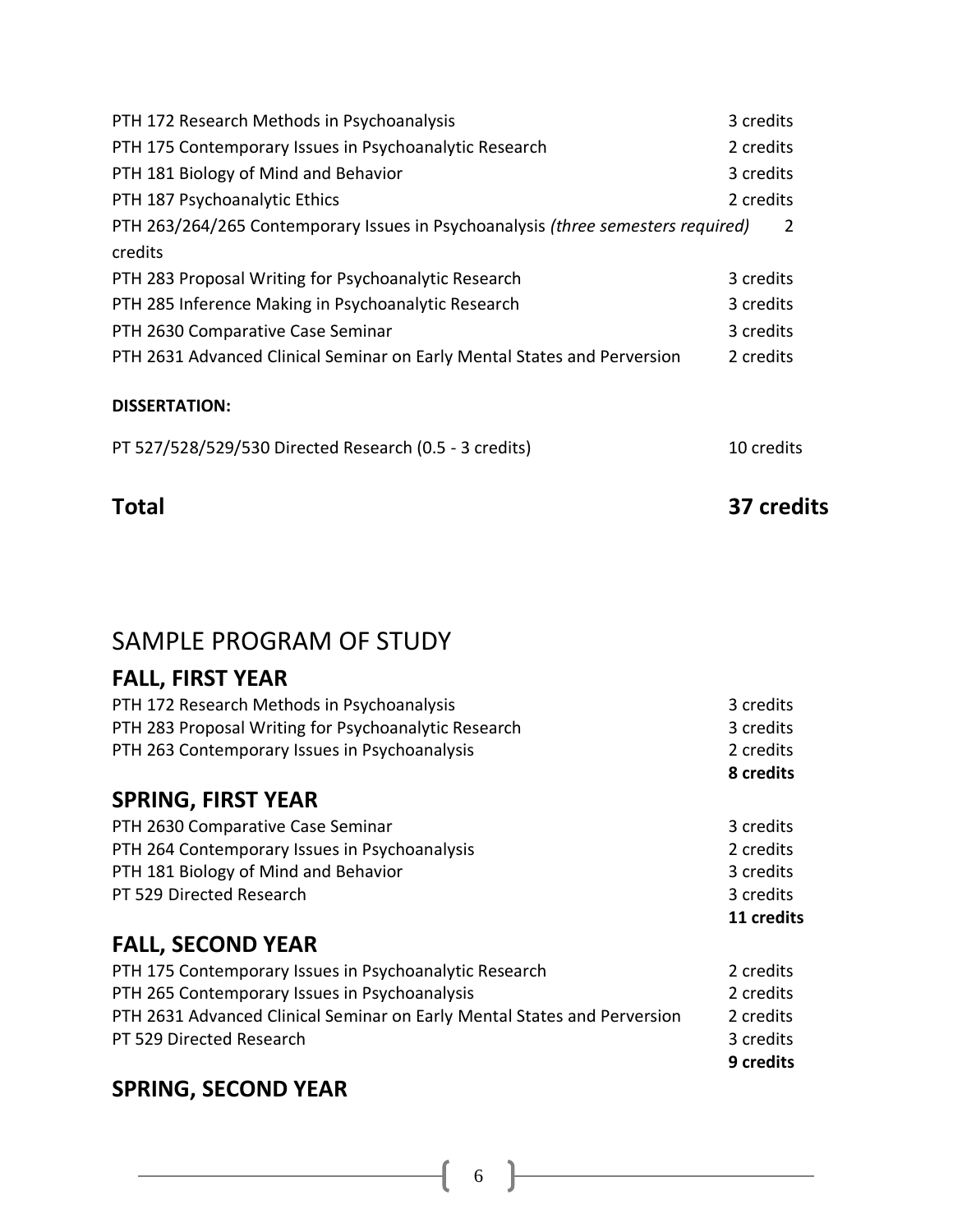PTH 187 Psychoanalytic Ethics 2 credits 2 credits PTH 285 Inference Making in Psychoanalytic Research 3 credits PT 529 Directed Research 3 credits and 2 credits and 3 credits and 3 credits and 3 credits and 3 credits and 3 credits and 3 credits and 3 credits and 3 credits and 3 credits and 3 credits and 3 credits and 3 credits and 3 PT 527 Directed Research 1 credit 1 credit

**9 credits**

## **Total Credits 37 credits**

<span id="page-6-0"></span>Most students take an additional year to complete the dissertation.

# COURSE DESCRIPTIONS

### PSYCHOANALYTIC THEORY

## PTH 263/264/265 Contemporary Issues in Psychoanalysis (2 credits)

#### *Three semesters required*

In this course, a topic of contemporary interest is chosen as the focus of, e.g., the nature of therapeutic action, gender and sexuality, race and psychoanalysis, and particular treatment issues. A different topic may be the focus each time the course is offered.

### RESEARCH

The Research curriculum prepares the student to understand methodological issues in psychoanalytic research. It guides the formulation of questions for study and prepares the student to write the dissertation.

### PTH 172 Research Methods in Psychoanalysis (2 credits)

This course introduces students to selected psychoanalytic research methods that have gained general acceptance in the field. It explores advantages, disadvantages, limitations, sources of error, and bias associated with various research methods. The course examines what is basic to psychoanalytic inquiry in the areas of study design, data collection and processing, distinguishing among inferences, assumptions, and observed events. Students become familiar with designing methodology for the single case study and problems collecting and processing psychoanalytic data.

### PTH 175 Contemporary Issues in Psychoanalytic Research (2 credits)

This advanced course considers contemporary methods and issues in psychoanalytic research including outcome research design, single case versus multiple case studies, ethical issues in data collection, inference making and the nature of evidence, uses of subjective states as data and other issues of concern.

### PTH 283 Proposal Writing for Psychoanalytic Research (3 credits)

This project-focused course is designed to cover the elements of the proposal and relevant readings on methodology, as well as sample projects. Students develop research questions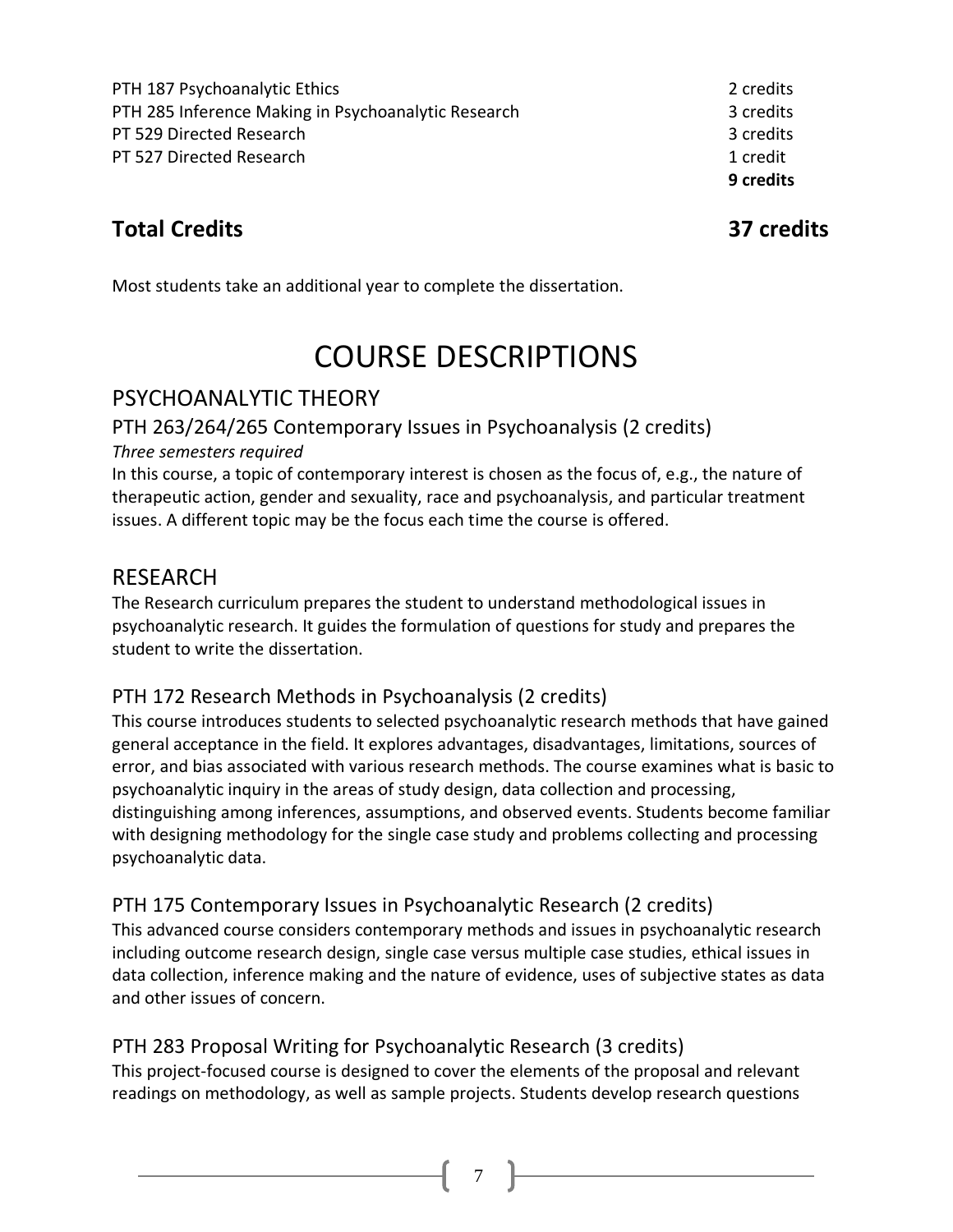relevant to their area of interest, pursue their review of the literature, and develop a methodology.

### PTH 285 Inference Making in Psychoanalytic Research (3 credits)

One of the biggest challenges in psychoanalytic research is the process of making valid inferences from data and observations collected during psychoanalytic work and interviews. Students consider how to articulate assumptions about the unconscious, back up inferences with data, and draw valid conclusions. The class discusses sample and ongoing projects.

#### PT 527/528/529/530 Directed Research (0.5-3 credits)

Students work individually with a research supervisor who assists them in developing and completing a research proposal, developing methodology, and collecting and interpreting data. During the course of the single case study or dissertation research, the student signs up for directed research with two additional readers approved by the research committee.

### CLINICAL STUDIES

### PTH 181 Biology of Mind and Behavior (3 credits)

Students learn the significance of chemical, organic, and physiological factors and their interaction in psychic functioning. The course reviews brain anatomy and development, genetics and evolution of behavior, developments in neuroscience, the mind/body connection, and the effects of chemical intervention in various populations. Students also explore the implications of somatic factors for mental health and addiction.

#### PTH 187 Psychoanalytic Ethics (2 credits)

This course focuses on the clinical ethical issues that have arisen within psychoanalysis since its inception. Such issues as "wild" analysis, extra-analytic contact, neutrality, countertransference, the use of induced feelings, parameters, working with enactment, and third-party payment will be discussed in terms of case examples. The special circumstances that occur when analysts work in non-analytic settings will be considered from an ethical perspective. The course considers the goals of analysis and the best interest of the patient as guiding principles in studying ethics.

### PTH 2630 Comparative Case Seminar (3 credits)

This seminar considers similarities and differences among various psychoanalytic perspectives with a focus on a particular modality or clinical population. For example, a course on individual adult work may focus on student cases from a number of schools of thought. Other variations of the course may focus on work with children or couples, for example, focusing on the different ways transference, countertransference, and resistance are viewed from different theoretical perspectives given the issues that arise in the particular modality.

### PTH 2631 Advanced Clinical Seminar on Early Mental States and Perversion (2 credits)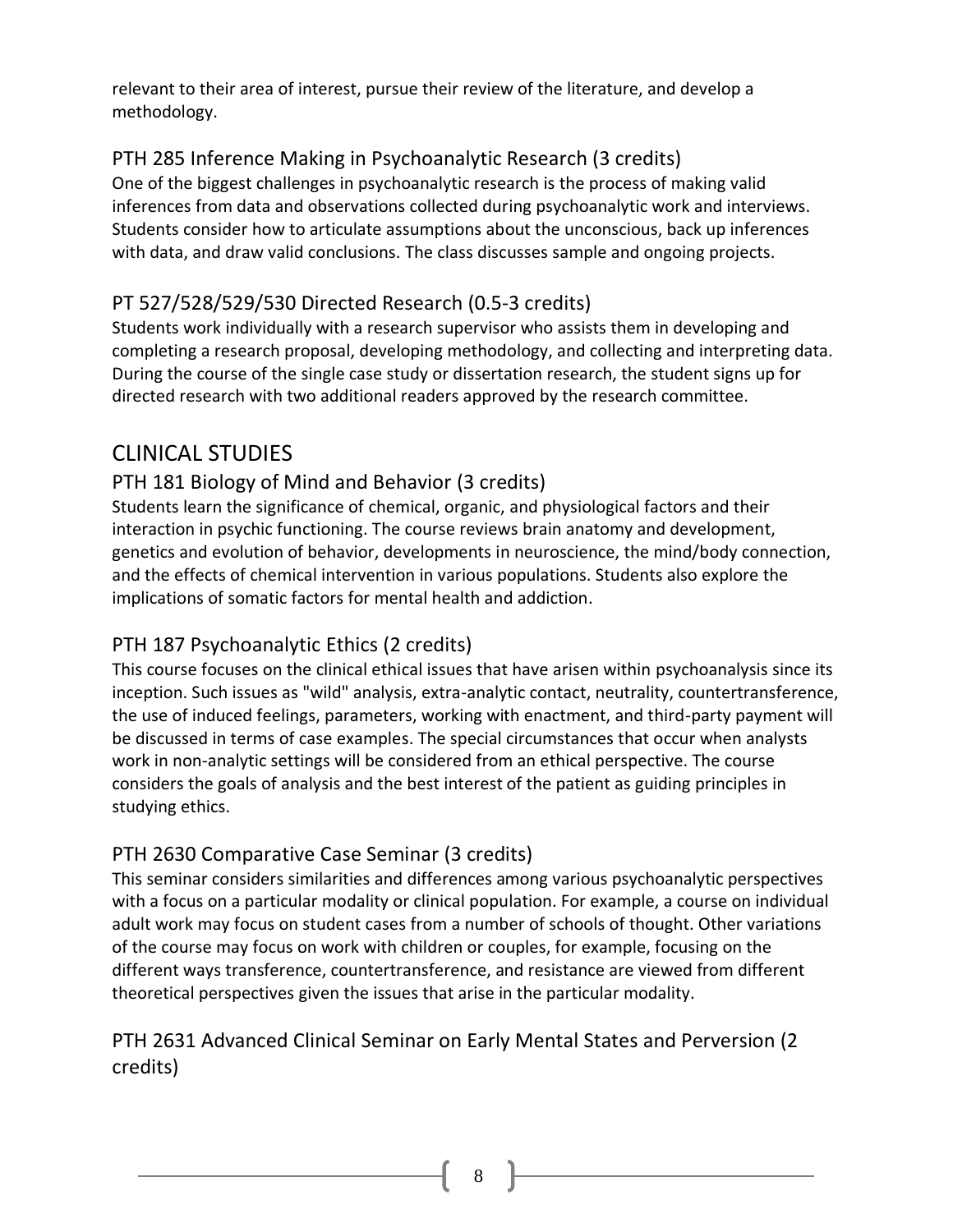This course examines psychopathology of severely regressed states from the perspective of psychoanalytic theory and case study. Psychiatric understanding of etiology and function is contrasted with and augmented by the psychodynamic understanding of symptoms, core conflicts, and characteristic defenses in psychotic, affective, and somatic disorders. Implications for diagnosis and treatment are discussed.

#### <span id="page-8-0"></span>**The Boston Graduate School of Psychoanalysis may withdraw, add or modify courses as necessary.**

# ADMISSION

For the accelerated track of the Doctor of Psychoanalysis program, BGSP welcomes applicants who have earned an eligible post-master's certificate in psychoanalysis. Qualified applicants will have already earned the equivalent of at least 36 credits of post-master's psychoanalytic coursework, including psychopathology, psychoanalytic theory, developmental theory, dreams and symbolic processes, clinical intervention, transference, countertransference, and resistance, as well as case seminars.

Suitable applicants will also have significant psychoanalytic clinical experience, will have received extensive psychoanalytic clinical supervision, and will have undergone a training analysis.

In order to apply, prospective students submit to the Director of Admissions the completed application form, fee, and supporting materials which include:

- official copies of certificate, undergraduate, and graduate transcripts,
- two current letters of reference,
- a statement about interest in this program,
- documentation of completed hours of training analysis and supervision,
- a paper to provide evidence of the critical thinking, writing skills, and psychoanalytic understanding required to conduct doctoral research in psychoanalysis. This paper demonstrates that the candidate is qualified to conduct doctoral research in the field and serves as the Qualifying Exam.

The application is complete once the above materials are submitted. The file is then reviewed by the Admissions team. Those applicants selected for further consideration are scheduled for three interviews, in person, with doctoral faculty members. The interview is an opportunity for the applicant to express their personal interest in further psychoanalytic study, and to learn more about the Graduate School and its programs. The Admissions Committee then reviews all components of the applicant's file to make an admission decision.

Applicants will be evaluated individually to determine their level of acceleration within the doctoral program based on their previously earned post-master's psychoanalytic coursework. It is likely that applicants who have graduated from institutes that are accredited by the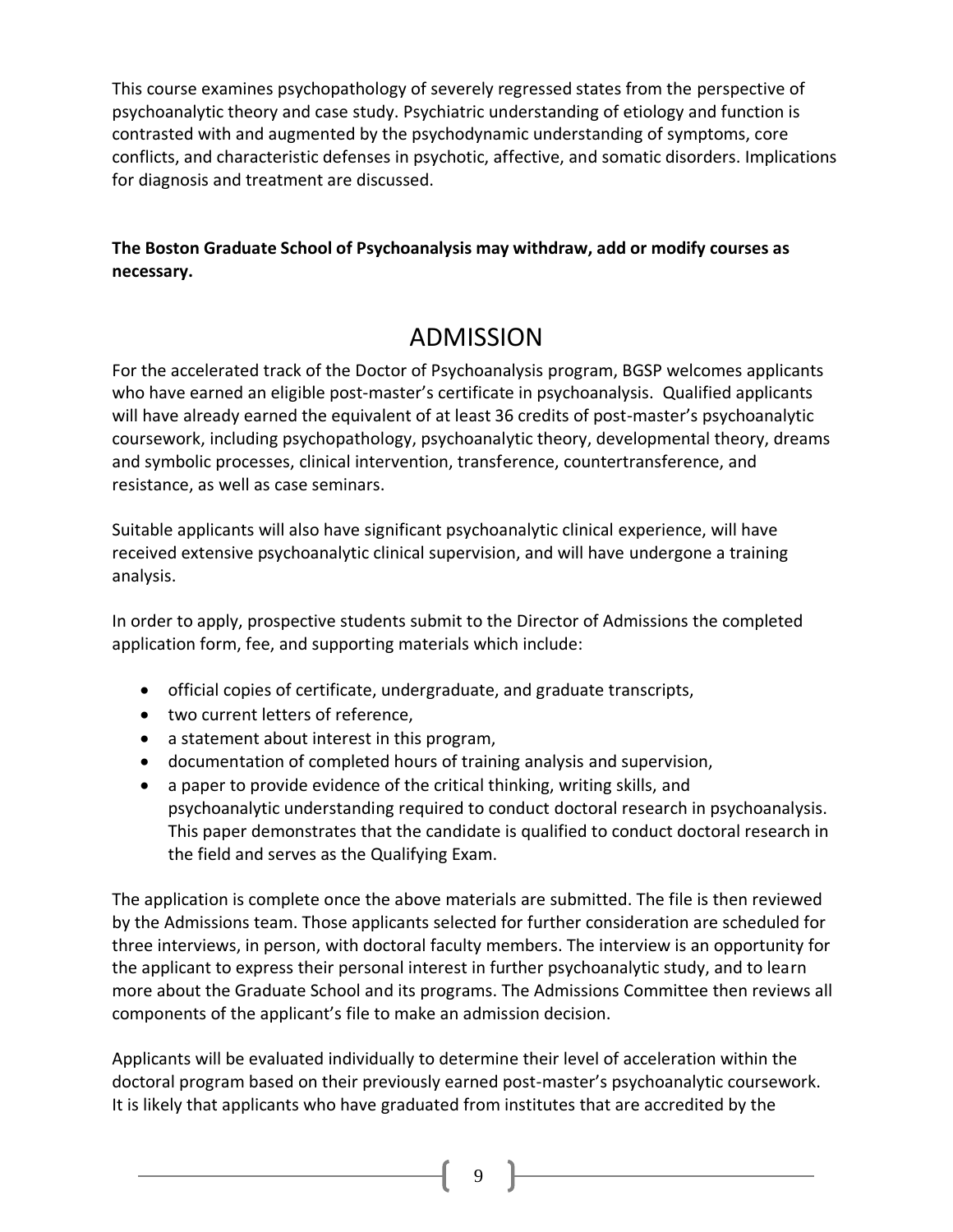American Board for Accreditation in Psychoanalysis (ABAP) or the Accreditation Council for Psychoanalytic Education (ACPE), or are affiliated with the American Psychoanalytic Association (APsaA) or the International Psychoanalytic Association (IPA), will have completed the required post-master's coursework. This coursework should include: psychoanalytic theories of human development, studies of Freud and later psychoanalytic theorists, clinical theories of transference and countertransference, psychoanalytic psychopathology, courses in dreams and unconscious fantasy, clinical case seminars, and basic research methods in the human sciences. Graduates of institutes who cannot document studies in these areas will be required to take the appropriate coursework at BGSP.

BGSP admits students of any race, color, SEX, GENDER IDENTITY, SEXUAL ORIENTATION, RELIGION, national origin, and ethnic origin to all the rights, privileges, programs, and activities generally accorded or made available to students at the School. It does not discriminate on the basis of race, color, national origin, ethnic origin, sex, gender identity, sexual orientation, disability, age, RELIGION, or employment status in administration of its educational policies, admission policies, scholarship and loan programs, and other School-administered programs.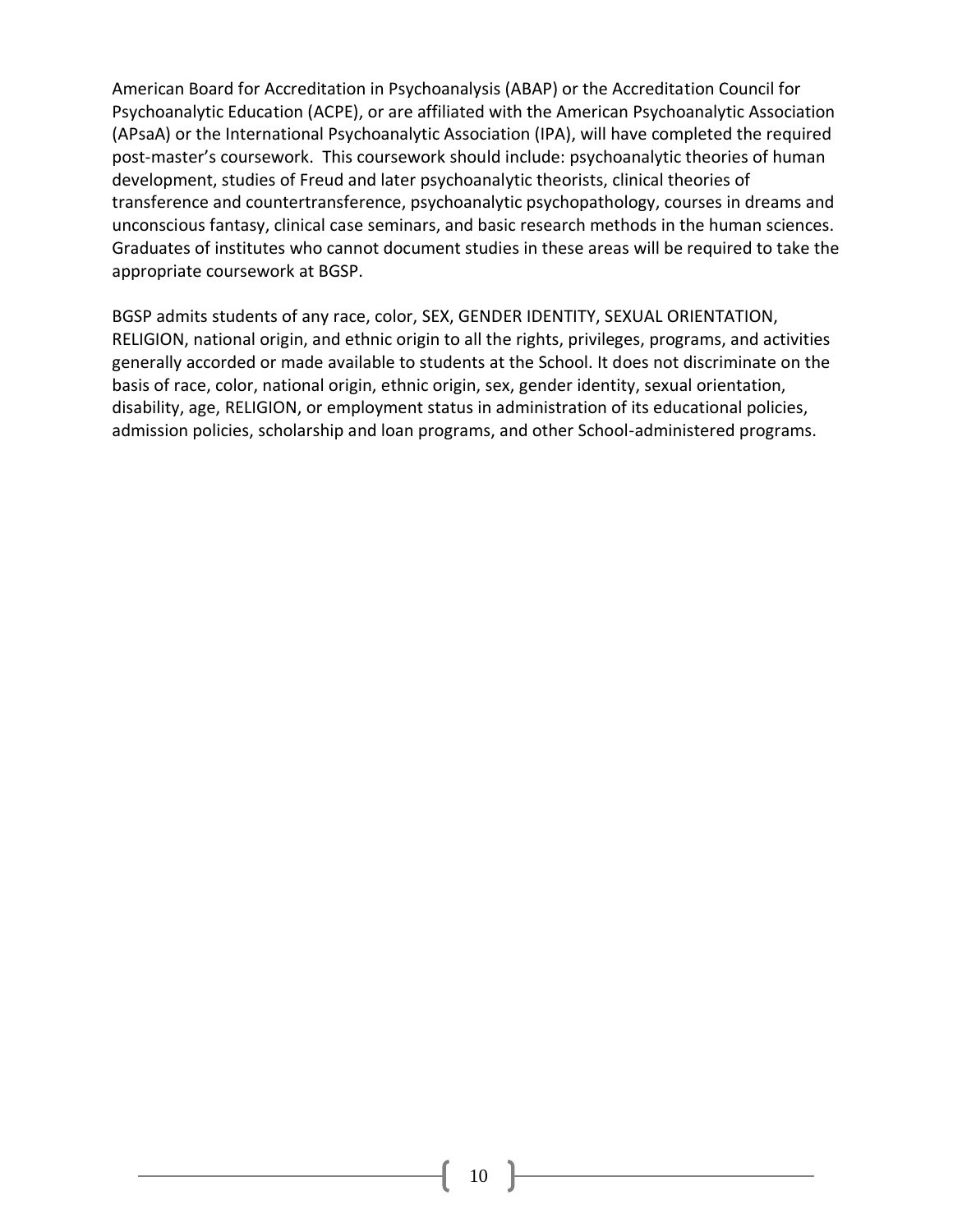# <span id="page-10-0"></span>**APPENDIX A**

#### TECHNOLOGICAL REQUIREMENTS

Students using **PC, Mac, or Linux** are required to have access to a strong internet connection, a webcam, speakers and a microphone.

#### **System requirements**

- An internet connection broadband wired or wireless (3G or 4G/LTE)
- Speakers and a microphone built-in, USB plug-in, or wireless Bluetooth
- A webcam or HD webcam built-in, USB plug-in,
- Or an HD cam or HD camcorder with a video-capture card (see the list of [supported devices\)](https://support.zoom.us/hc/en-us/articles/360026690212)
- Or virtual camera software for use with broadcasting software like OBS or IP cameras (for macOS, [Zoom client 5.1.1 or higher is required\)](https://support.zoom.us/hc/en-us/articles/360044801671)

#### **Supported operating systems**

- macOS X with macOS 10.9 or later
- Windows 10\* (devices running Windows 10 must run Windows 10 Home, Pro, or Enterprise. S Mode is not supported)
- Windows 8 or 8.1
- Windows 7
- Ubuntu 12.04 or higher
- Mint 17.1 or higher
- Red Hat Enterprise Linux 6.4 or higher
- Oracle Linux 6.4 or higher
- CentOS 6.4 or higher
- Fedora 21 or higher
- OpenSUSE 13.2 or higher
- ArchLinux (64-bit only)

#### **Supported tablet and mobile devices**

- [iOS and Android devices](https://support.zoom.us/hc/en-us/articles/201179966)
- Blackberry devices
- [Surface PRO 2 or higher, running Windows 8.1 or higher](http://www.microsoft.com/surface/en-us/products/surface-pro-2) **Notes**:
- Tablet PCs running Windows 10 must run Windows 10 Home, Pro, or Enterprise. S Mode is not supported.
- Tablet PCs only support the desktop client.

#### **Supported browsers**

- Windows: Internet Explorer 11+, Edge 12+, Firefox 27+, Chrome 30+
- macOS: Safari 7+, Firefox 27+, Chrome 30+
- Linux: Firefox 27+, Chrome 30+
- **Note**: Some features in the [web client](https://support.zoom.us/hc/en-us/articles/360027397692) are not supported on Internet Explorer.

#### **Processor and RAM requirements**

|            | <b>Minimum</b>                | Recommended                                                    |
|------------|-------------------------------|----------------------------------------------------------------|
| Processor  | Single-core 1Ghz or<br>higher | Dual-core 2Ghz or higher (Intel i3/i5/i7 or AMD<br>equivalent) |
| <b>RAM</b> | N/A                           | 4 Gb                                                           |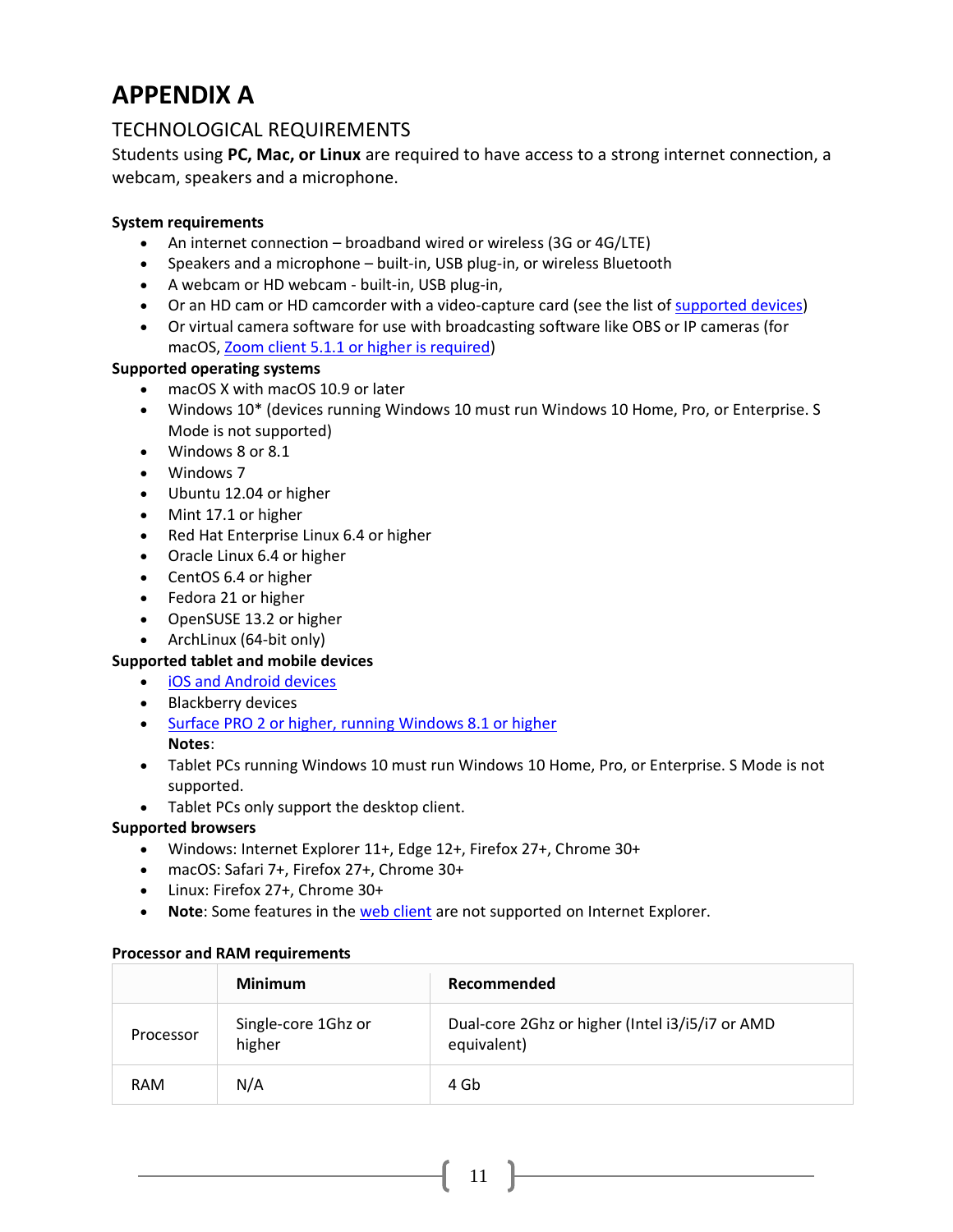#### **Notes:**

- Dual and single-core laptops have a reduced frame rate when screen sharing (around 5 frames per second). For optimum screen-sharing performance on laptops, we recommend a quad-core processor or higher.
- Linux requires a processor or graphics card that can support [OpenGL 2.0](https://en.wikipedia.org/wiki/OpenGL#OpenGL_2.0) or higher.

#### **High-DPI support**

• High-DPI displays are supported in Zoom version 3.5 or higher

#### **Bandwidth requirements**

The bandwidth used by Zoom will be optimized for the best experience based on the participant's' network. It will automatically adjust for 3G, WiFi, or wired environments.

Recommended bandwidth for meetings and webinar panelists:

- For 1:1 video calling:
	- For high-quality video: 600kbps (up/down)
	- For 720p HD video: 1.2Mbps (up/down)
	- For 1080p HD video: 3.8Mbps/3.0Mbps (up/down)
- For group video calling:
	- For high-quality video: 1.0 Mbps/600kbps (up/down)
	- For 720p HD video: 2.6Mbps/1.8Mbps (up/down)
	- For 1080p HD video: 3.8Mbps/3.0Mbps (up/down)
	- For gallery view receiving: 2.0Mbps (25 views), 4.0Mbps (49 views)
- For screen sharing only (no video thumbnail): 50-75kbps
- For screen sharing with video thumbnail: 50-150kbps
- For audio VoiP: 60-80kbps
- For Zoom Phone: 60-100kbps

Recommended bandwidth for webinar attendees:

- For panelists video on:
	- ~600kbps (down) for high-quality video
	- ~1.2-1.8Mbps (down) for 720p HD video
	- ~2-3Mbps (down) for 1080p HD video
- For screen sharing only (no video thumbnail): 50-75kbps (down)
- For screen sharing with video thumbnail: 50-150kbps (down)
- For audio VoiP: 60-80kbps (down)

Zoom recommends the following equipment if you need an external camera or microphone:

12

#### **HD Camera Suggestions**

- [Logitech C270 Webcam](https://www.logitech.com/en-us/products/webcams/c270-hd-webcam.960-000694.html)
- Logitech PTZ Pro
- [Aver VC520](http://www.averusa.com/video-collaboration/products/vc520-usb-conference-camera.asp)
- [Logitech HD Webcams](http://www.logitech.com/en-us/webcam-communications/webcams)
- [VTEL HD5000PTZ Camera](https://www.vtel.com/hd5000ptz-camera.html)
- [Vaddio PrimeSHOT 20 HDMI](https://www.legrandav.com/products/vaddio/cameras/hd_ptz_cameras/~/link.aspx?_id=8FAB0D43A2D54A08A8F607D7F1A12E20&_z=z)
- [Microsoft HD Webcams](http://www.microsoft.com/hardware/en-us/webcams)
- [Hovercam Solo 5 Document and Webcam](http://www.thehovercam.com/products/solo5)

#### **USB Speakerphone and Microphone**

- [Revolabs UC500](http://www.revolabs.com/products/conference-phones/wired-conference-phones/usb/flx-uc-500)
- [Jabra Speak 510](http://www.jabra.com/Products/PC_Headsets/Jabra_SPEAK__510_Series/Jabra_Speak_510)